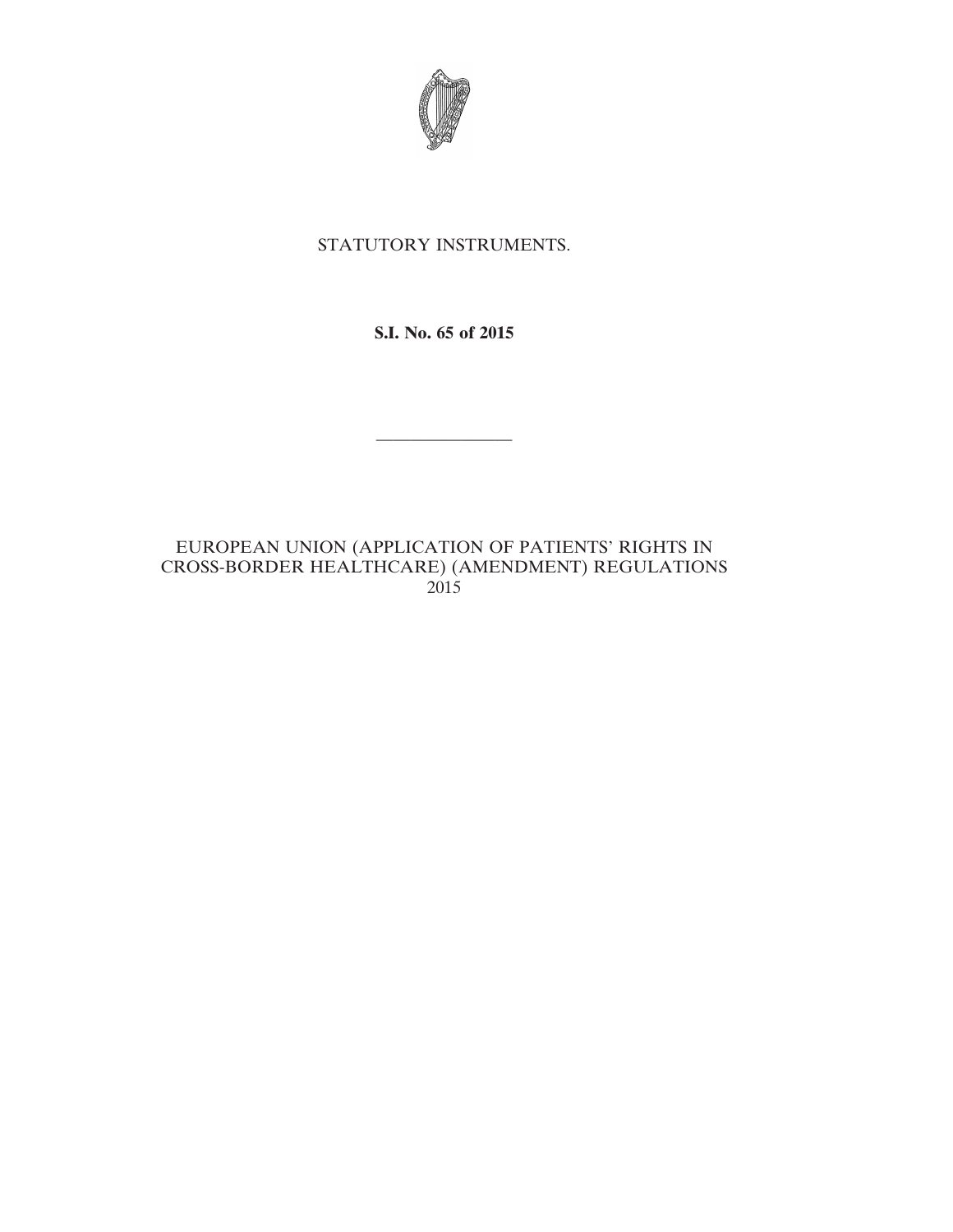# EUROPEAN UNION (APPLICATION OF PATIENTS' RIGHTS IN CROSS-BORDER HEALTHCARE) (AMENDMENT) REGULATIONS 2015

I, LEO VARADKAR, Minister for Health, in exercise of the powers conferred on me by section 3 of the European Communities Act 1972 (No. 27 of 1972) and for the purpose of giving further effect to Directive 2011/24/EU of the European Parliament and of the Council of 9 March 2011<sup>1</sup> and Commission Implementing Directive 2012/52/EU of 20 December 20122 , hereby make the following regulations:

#### *Citation*

1. (1) These Regulations may be cited as the European Union (Application of Patients' Rights in Cross-Border Healthcare) (Amendment) Regulations 2015.

(2) The Principal Regulations and these Regulations may be cited together as the European Union (Application of Patients' Rights in Cross-Border Healthcare) Regulations 2014 and 2015 and shall be construed together as one.

#### *Commencement*

2. Regulation 7, in so far as that Regulation inserts Regulation 15 in the Principal Regulations, shall come into operation on 31 March 2015.

#### *Interpretation*

3. In these Regulations "Principal Regulations" means the European Union (Application of Patients' Rights in Cross-Border Healthcare) Regulations 2014.

### *Amendment of Regulation 3 of Principal Regulations*

4. Regulation 3 of the Principal Regulations is amended—

(*a*) by inserting before the definition of "cross-border healthcare" the following definition:

> "'authorised officer' means a person appointed under Regulation 16;", and

(*b*) by inserting after the definition of "prescription" the following definition:

> "'professional liability insurance' includes a guarantee or similar arrangement that is equivalent or essentially comparable as regards its purpose to professional liability insurance;".

1 OJ No. L 88, 4.4.2011, p. 45. 2 OJ No. L 356, 22.12.2012, p. 68.

> *Notice of the making of this Statutory Instrument was published in "Iris Oifigiúil" of* 27*th February*, 2015.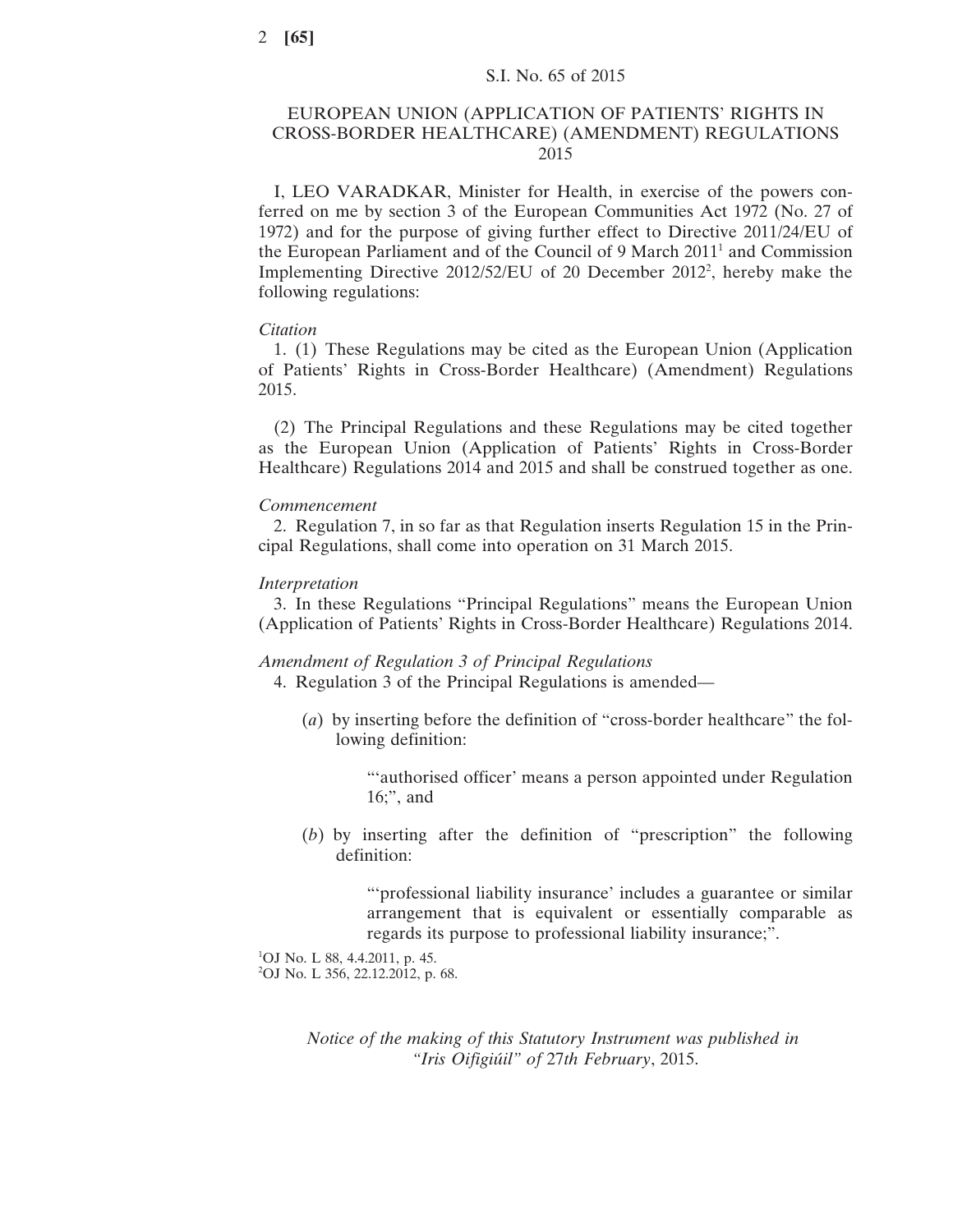## *Amendment of Regulation 4 of Principal Regulations*

5. The Principal Regulations are amended by substituting for Regulation 4 the following:

## *"National contact point*

4. (1) The Health Service Executive shall carry out the functions of the national contact point for cross-border healthcare in the State for the purposes of these Regulations and the Directive.

(2) In providing information about cross-border healthcare under these Regulations, the Health Service Executive shall make a clear distinction between the rights which patients have by virtue of the Directive and rights arising from Regulation 883/2004.

(3) The Health Service Executive shall set out reasonable periods of time within which requests to it for cross-border healthcare under these Regulations must be dealt with and make them public in advance.

(4) When considering a request for cross-border healthcare, the Health Service Executive shall take into account—

- (*a*) the specific medical condition, and
- (*b*) the urgency and individual circumstances.".

## *Amendment of Regulation 10 of Principal Regulations*

6. Regulation 10 of the Principal Regulations is amended by inserting after paragraph (9) the following paragraphs:

"(10) For the purposes of this Regulation, in the case of telemedicine, healthcare is considered to be provided in the Member State in which the healthcare provider is established.

(11) The Health Service Executive shall ensure that eligible persons receive reimbursement under this Regulation without undue delay.".

## *Insertion of new Regulations in Principal Regulations*

7. The Principal Regulations are amended by inserting after Regulation 12 the following Regulations:

## *"Duties of healthcare providers*

13. (1) Subject to paragraph (3), healthcare providers shall, where requested, provide relevant information to help individual patients to make an informed choice as to whether or not to avail of cross-border treatment in the State, including information on—

- (*a*) treatment options, and
- (*b*) the availability, quality and safety of the healthcare they provide.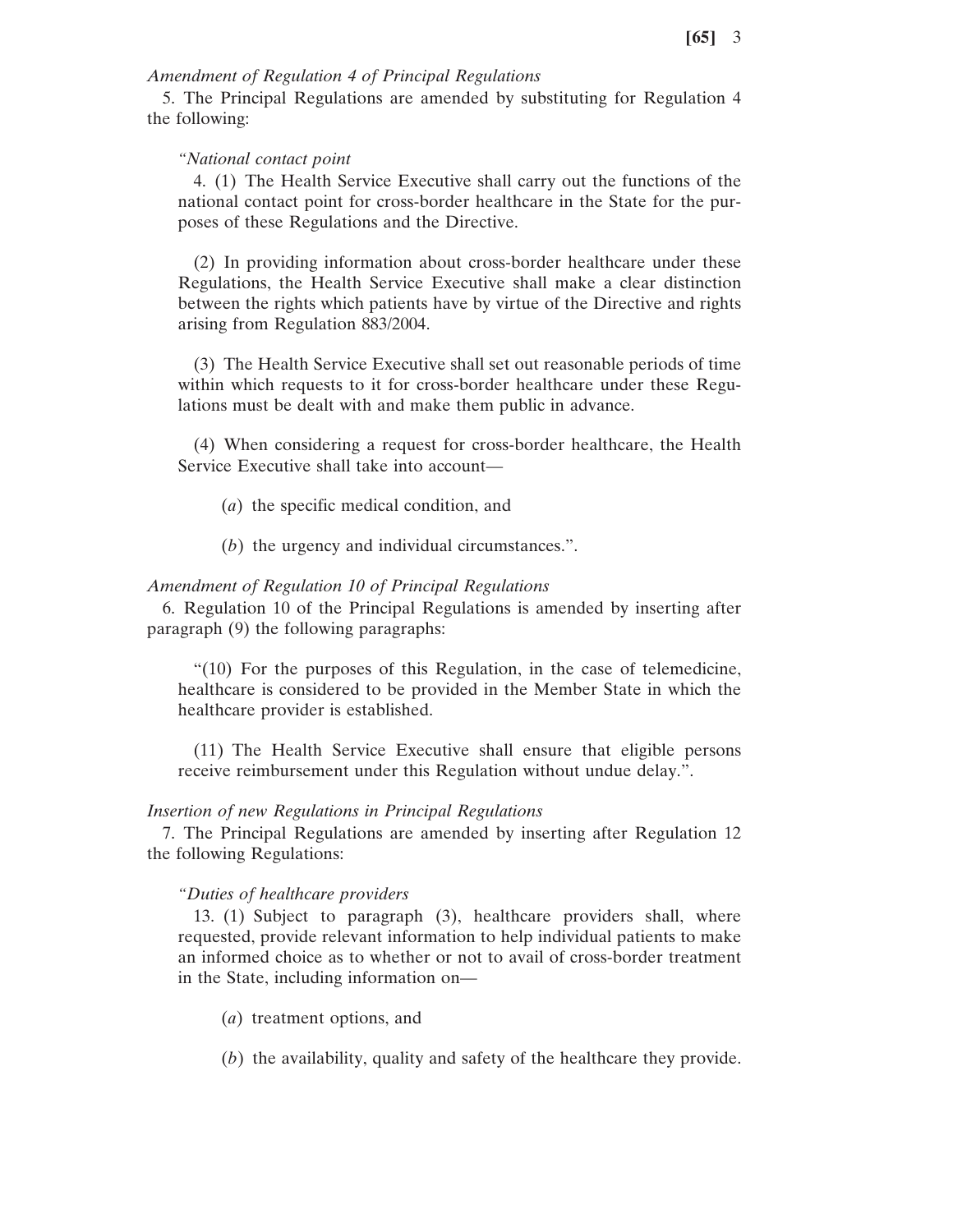#### 4 **[65]**

(2) Subject to paragraph (3), healthcare providers shall provide to patients availing of, or seeking to avail of, cross-border healthcare in the State clear invoices and clear information on—

- (*a*) prices,
- (*b*) their authorisation or registration status, and
- (*c*) their professional liability insurance, as required under Regulation 15.

(3) Paragraphs (1) and (2) shall not oblige healthcare providers to provide more extensive information to patients resident in other Member States than they provide to patients resident in the State.

(4) Healthcare providers shall apply the same scale of fees for healthcare for cross-border patients as for patients resident in the State in a comparable medical situation, or shall charge a price calculated according to objective, non-discriminatory criteria if there is no comparable price for patients resident in the State.

(5) Healthcare providers shall apply the principle of non-discrimination with regard to nationality to patients from other Member States.

### *Information on cross-border prescriptions*

14. The Health Service Executive shall provide patients, for the purposes of exercising their rights in relation to cross-border healthcare, with information about the elements to be included in—

- (*a*) a prescription issued in a Member State other than the State, for dispensing in the State, and
- (*b*) a prescription issued in the State, for dispensing in a Member State other than the State.

## *Professional liability insurance*

15. (1) A health professional who is providing cross-border healthcare in the State must have professional liability insurance which is appropriate to the nature and the extent of the risk, for treatment provided in the State.

(2) A health professional who is providing cross-border healthcare in the State must provide evidence of professional liability insurance which is appropriate to the nature and the extent of the risk, for the particular treatment being provided, if requested to do so by an authorised officer.

(3) The evidence requested under paragraph (2) must be provided within 15 working days of the date that the request is issued.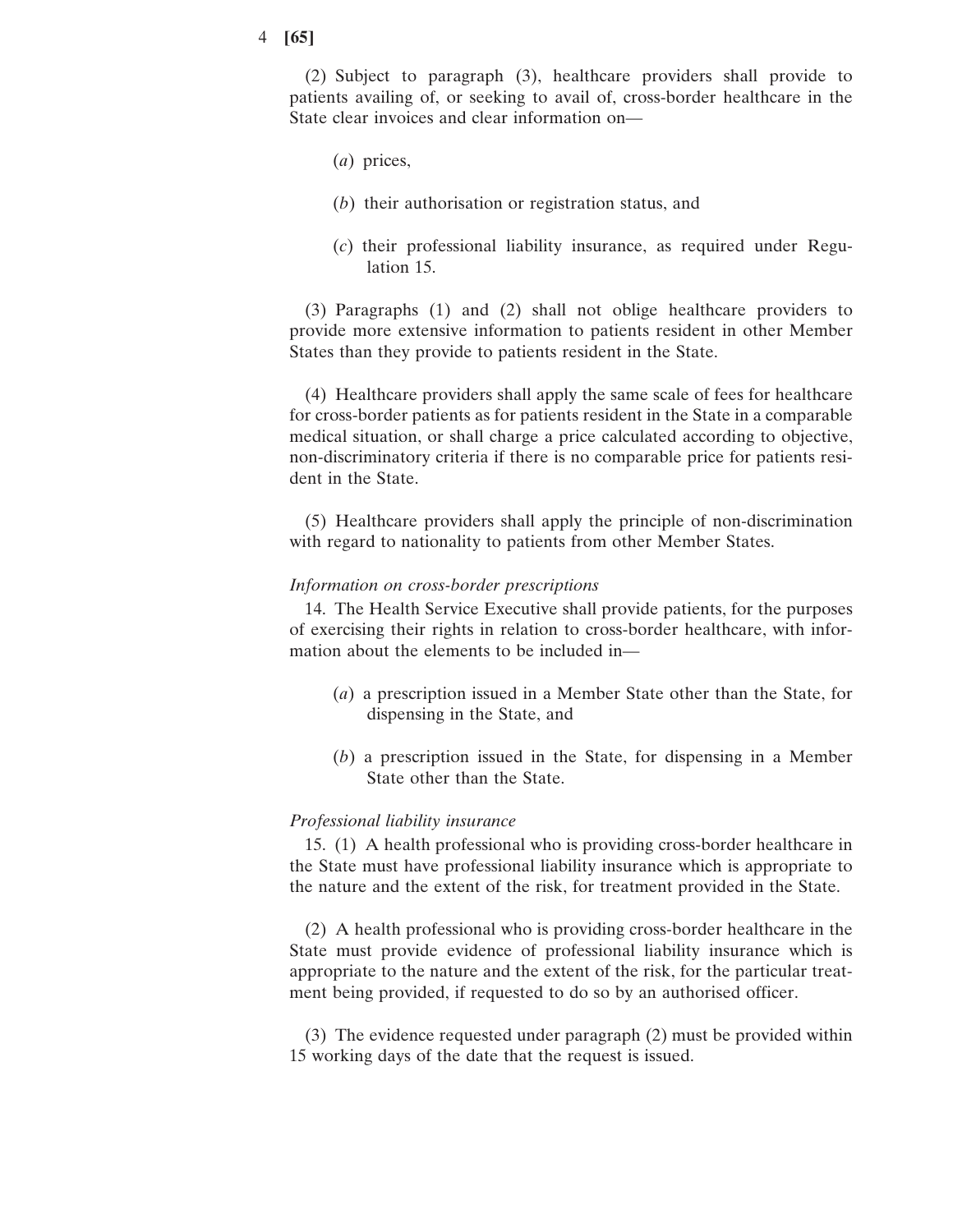## *Appointment of authorised officers*

16. (1) The Health Service Executive may appoint in writing such and so many persons, including members of the staff of the Health Service Executive, to be authorised officers for the purposes of these Regulations and such appointment may be specified to be for a fixed period.

(2) Every authorised officer appointed under this Regulation shall be furnished with a warrant of appointment.

(3) An appointment under this Regulation as an authorised officer shall cease—

- (*a*) if the Health Service Executive revokes the appointment,
- (*b*) if the appointment is for a fixed period, on the expiry of that period, or
- (*c*) in the case of a person who is member of staff of the Health Service Executive, if he or she ceases to be a member of staff.

#### *Powers of authorised officers*

17. (1) An authorised officer may, for the purpose of obtaining any information which may be required in relation to a matter under these Regulations—

- (*a*) subject to paragraph (2), at all reasonable times enter (if need be by reasonable force) or, where the premises is a vehicle, stop and enter (if need be by reasonable force), any premises on, at or in which there are reasonable grounds to believe that cross-border healthcare is, or has been, provided, or that records in relation to cross-border healthcare are kept, and search and inspect the premises and any records that are on, at or in that premises,
- (*b*) secure for later inspection any, or any part of any, premises on, at or in which such records are kept or there are reasonable grounds for believing that such records are kept,
- (*c*) require any person who provides cross-border healthcare, or any person employed in respect of same, to produce to the authorised officer such records and, where such records are kept in a nonlegible form, to reproduce them in a legible form, or to give to him or her any information, as the authorised officer may reasonably require in relation to such records,
- (*d*) inspect and take copies of or extracts from any such records on, at or in the premises, including in the case of information in a non-legible form, copies of or extracts from such information in a permanent legible form,
- (*e*) make a record whether in writing, by photography or otherwise of any record or thing on, at or in the premises,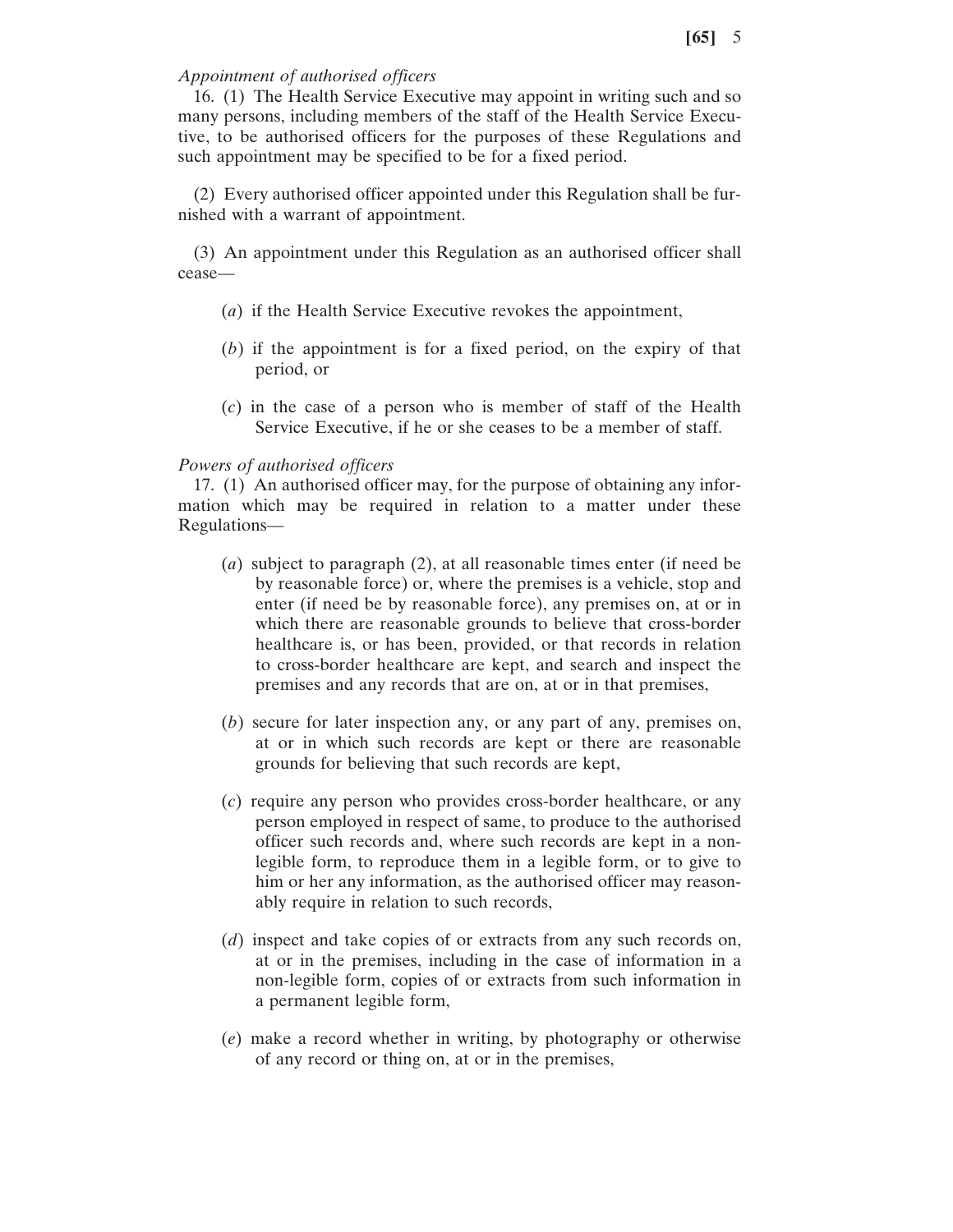- 6 **[65]**
- (*f*) remove and retain such records for such periods as may be reasonable for further examination,
- (*g*) require any person to give to the authorised officer any information which the authorised officer may reasonably require regarding the provision of cross-border healthcare, or in respect of the persons providing same or employed in connection with same, including evidence of professional liability insurance,
- (*h*) require any person to give to the authorised officer any other assistance or information which the authorised officer may reasonably require in respect of the provision of cross-border healthcare,
- (*i*) require any person by or on whose behalf data equipment is or has been used or any person having charge of, or otherwise concerned with the operation of, the data equipment or any associated apparatus or material, to afford the authorised officer all reasonable assistance in relation to it and assist in the retrieval of information connected with the operation of such data equipment, apparatus or material, and
- (*j*) summon, at any reasonable time, any other person employed in connection with the provision of cross-border healthcare to give to the authorised officer any information which the authorised officer may reasonably require in relation to same and to produce to the authorised officer any records which are in the control of that other person.

(2) An authorised officer shall not, other than with the consent of the occupier, enter a dwelling unless he or she has obtained a warrant from the District Court under paragraph (5) authorising such entry.

(3) Where an authorised officer in the exercise of his or her powers under this Regulation is prevented from entering any premises an application may be made under paragraph (5) authorising such entry.

(4) An authorised officer, when exercising any powers conferred on an authorised officer by this Regulation, may, subject to any warrant issued under paragraph (5), be accompanied by such other authorised officers or members of the Garda Síochána, or both, as he or she considers necessary.

(5) Without prejudice to the powers conferred on an authorised officer under this Regulation, where a judge of the District Court is satisfied on the sworn information of an authorised officer that there are reasonable grounds for suspecting that there is information required by an authorised officer under this Regulation held on or at any, or any part of any, premises, the judge may issue a warrant authorising an authorised officer (accompanied, where appropriate, by such other authorised officers or members of the Garda Síochána, or both) at any time or times within one month from the date of issue of the warrant, on production if so requested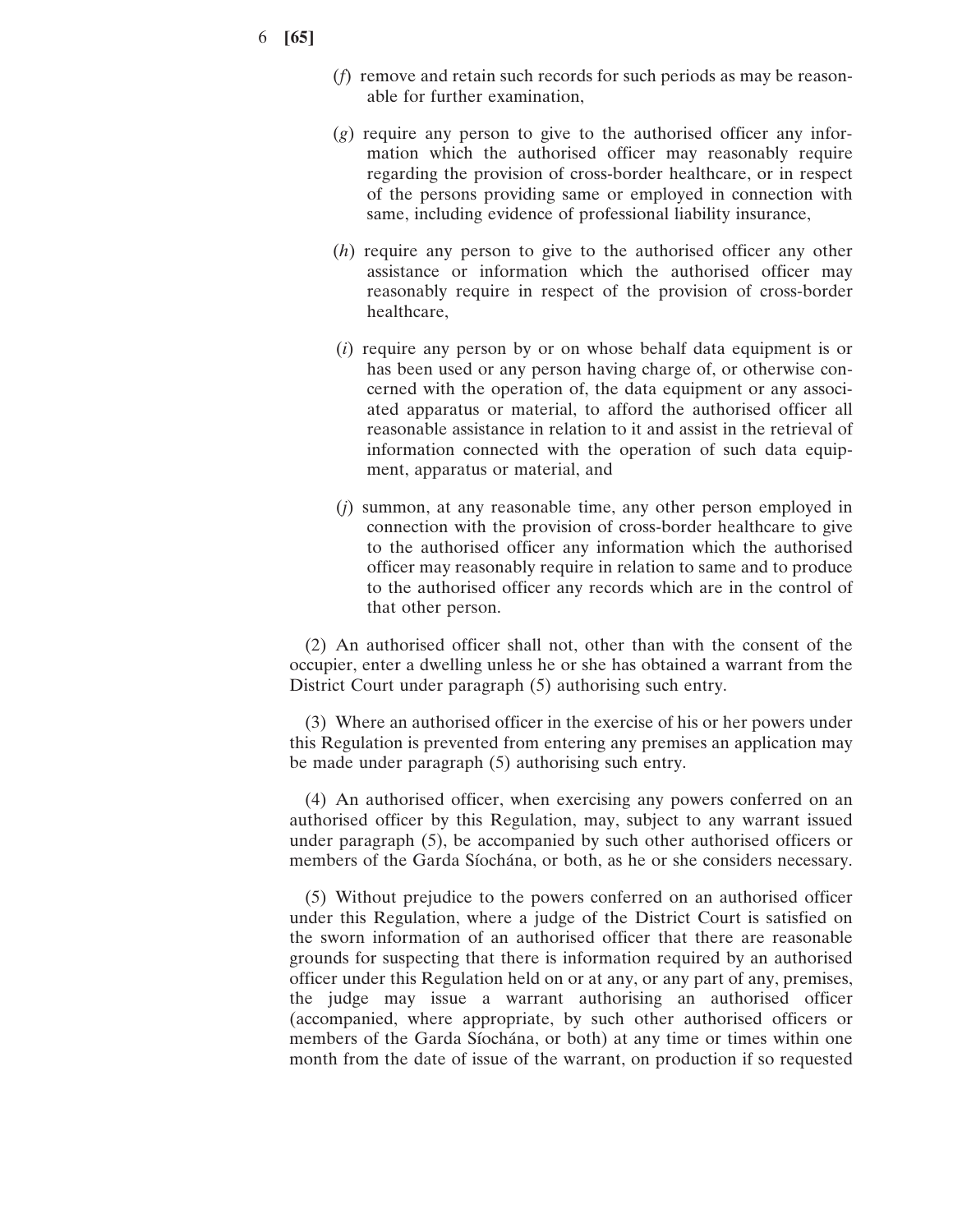of the warrant, to enter the premises, using reasonable force where necessary, and exercise all or any of the powers conferred on an authorised officer under this Regulation.

# *Offences and related matters*

18. (1) A health professional who contravenes Regulation 13(1), (2), (4) or (5) or Regulation 15(1) or (2) is guilty of an offence.

- (2) A person who—
	- (*a*) falsely represents himself or herself as an authorised officer,
	- (*b*) obstructs or impedes an authorised officer,
	- (*c*) without reasonable excuse, does not comply with a request or requirement of an authorised officer, or
	- (*d*) gives information or documentation to an authorised officer that is false or misleading in a material respect,

is guilty of an offence.

- (3) A person guilty of an offence under these Regulations is liable—
	- (*a*) on summary conviction to a Class A fine or to imprisonment for a term not exceeding 3 months or both or,
	- (*b*) on conviction on indictment to a fine not exceeding €300,000 or to imprisonment for a term not exceeding one year or both.

(4) A prosecution for a summary offence under these Regulations may be taken by the Health Service Executive.".

L.S.

GIVEN under my Official Seal, 23 February 2015.

> LEO VARADKAR, Minister for Health.